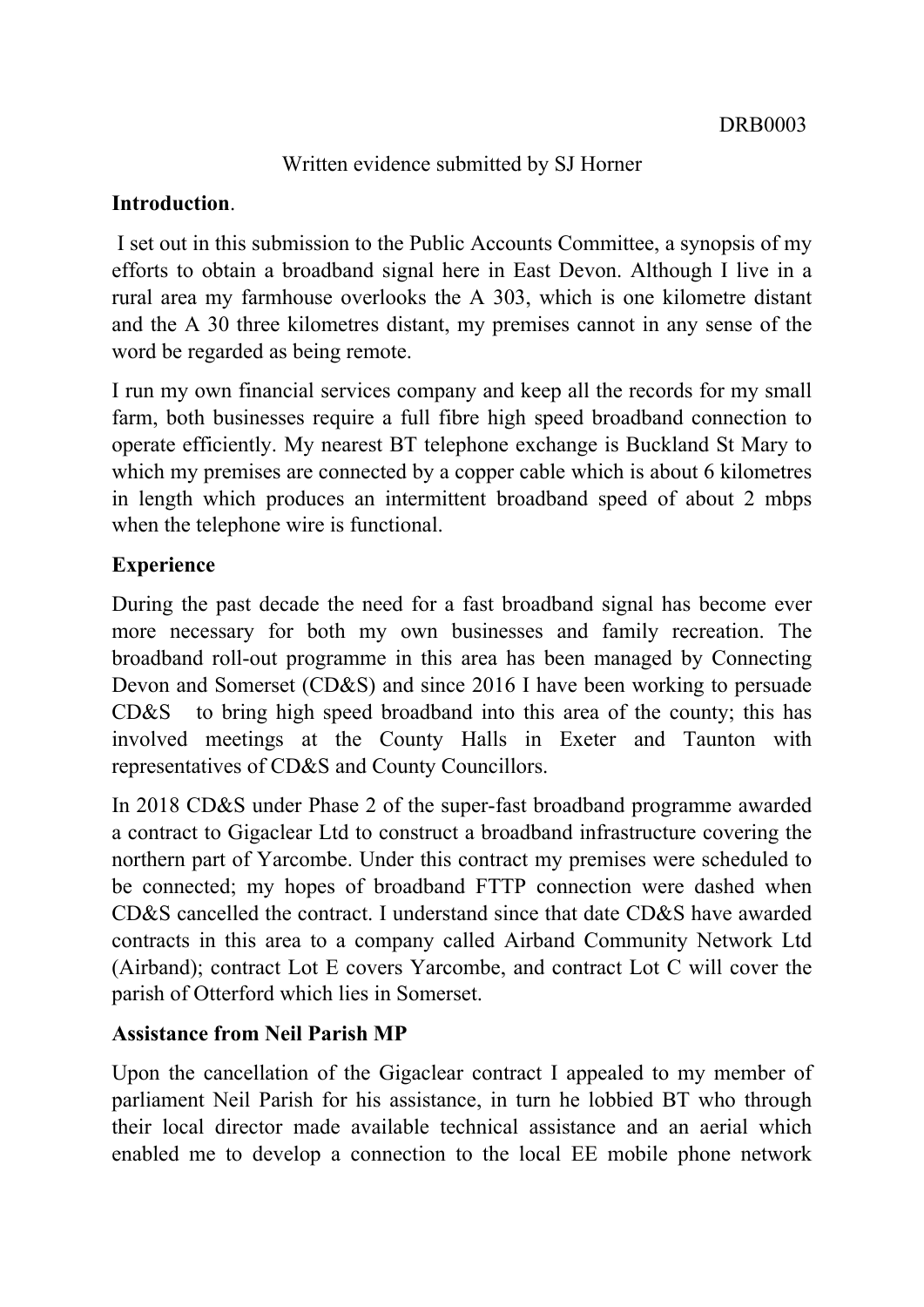which provides a reasonable signal speed which is just about usable for my business.

## **Present Position**

Over the past six months I have been in close communication with both Airband and CD&S and have been informed that the Airband contract awarded to cover this area of Yarcombe and its neighbouring parish of Otterford will be rolled out as follows

Yarcombe N. Lot E Cluster 9. Survey Spring 2023. Completion Autumn 2023

Otterford Lot C Cluster 14 Survey Spring 2022 Completion Autumn 2022.

I have checked the roll out programme per premises against the Airband Post Code Checker, I conclude my premises are situated between the two contracted areas and it is obvious I will not be covered by a connection to either cluster which has been confirmed to me by e-mail by a representative of Airband.

# **Anomaly contained in Invitation to Tender**

It is reasonable to assume that if my property was to have been connected under the cancelled Gigaclear contract then it should therefore be included in parts of the newly awarded Airband contract. After investigation I believe that this anomaly arises because of a mistake within the methodology of the contract award procedure. The Invitation to Tender (ITT) provides as a basis a fixed amount "*Available Funding*" and a list of potential premises (the White List) against which the bidder is required to quote a sum per connection and provide a list of the premises to be connected. In fact, there is no obligation for the bidder to include all the premise as set out in the White List. My contention is that if the amount of Available Funding per contract as computed by CD&S was not calculated correctly and funds were insufficient, then as a result certain properties, probably those more distant from the main network, would be excluded from the contract award. Alternatively, even if the amount of Available Funding is sufficient, then the bidder has the right to exclude premises on the White List that are considered to be commercially unviable.

## **Economic costs of the delayed CD&S roll out**

Undoubtedly the delay in providing a high-speed broadband network in East Devon will have worked against any increases in productivity not only for my business but also others in the area.

The eight-year extended period of the implementation of the roll out must have increased the total overhead costs incurred by the two counties, which would